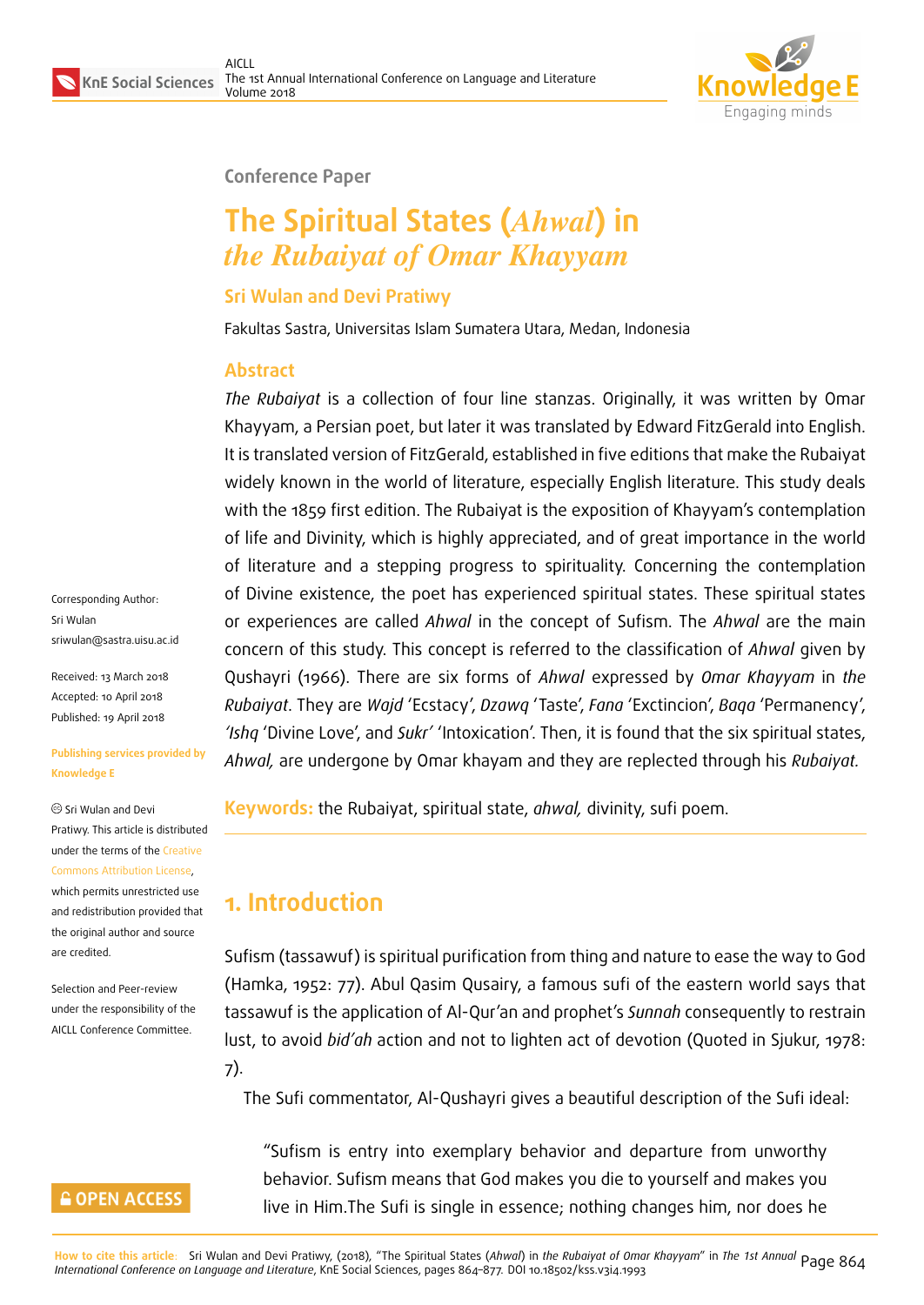

change anything.The sign of the sincere Sufi is that he feels poor when he has wealth, is humble when he has power, and is hidden when he has fame. Sufism means that you own nothing and are owned by nothing. Sufism means entrusting the soul to God most high for whatever he wishes. Sufism means seizing spiritual realities and giving up on what creatures possess." (1966: 297-298)

Unfortunately, Shah (1971: 15) states that many are debating for the relevance of Sufism in Islam. Today, most Muslims and non-Muslims believe that Sufism is outside the sphere of Islam. The use of implicit language in Sufi poems brings doubts of the validity of Sufism as a part of Islam and the various interpretations. Some groups of insufficient knowledge of Sufism and Islam discuss Sufism as a method of bypassing the rules of Islam in order to attain salvation directly. In fact, the principles of Sufism are all based upon the rules and teachings of the Qur'an and the instructions of the Prophet. To a Sufi there is no gulf of separation among the creations. When one's heart is purified, the manifestations of the Divine are reflected in the mirror of the heart. Only then may man ascend from the level of his animal nature to the level of the true human being.

Sufi poetry is highly metaphorical in nature. The illogical logic in Sufi poetry addresses the *ontological* status of metaphor in relation to how things actually are: the unreality of the phenomenal world and the way it should be seen as something else.

Elias (2009) clarifies that Sufi poetry is considered a form of mystical prayer, both in its writing and in the hearing or reading of it. Poetry has been a pillar of Islamic culture from its inception. Sufi poetry uses love and drunkenness as central themes or analogies to mystical union, with the emphasis being usually on the pain of separation from the divine, not actually achieved union. Poetry also serves as a vehicle for resistance against the religious establishment. Erotic love is a common theme in Sufi poetry, and the master of Sufi poetry, Rumi, frequently uses such metaphors. Rumi's life evinces how all consuming the Sufi obsessions on love and God can become.

*The Rubaiyat of Omar Khayyam* is the title that Edward FitzGerald gives to his translation of a selection of poems, originally written in the Persian language and of which there are about a thousand, attributed to Omar Khayyam (1050–1132), a Persian poet, mathematician and astronomer.

*The Rubaiyat* actually is a stanza form equal to a quatrain but the term is still known in the local use. He reflects on the frailty of human existence, the cruelty of fate and ignorance of man. All of his ideas belong to the concept of contemplation in Sufism, and these become one of the contributions to the world of literature. Therefore, it is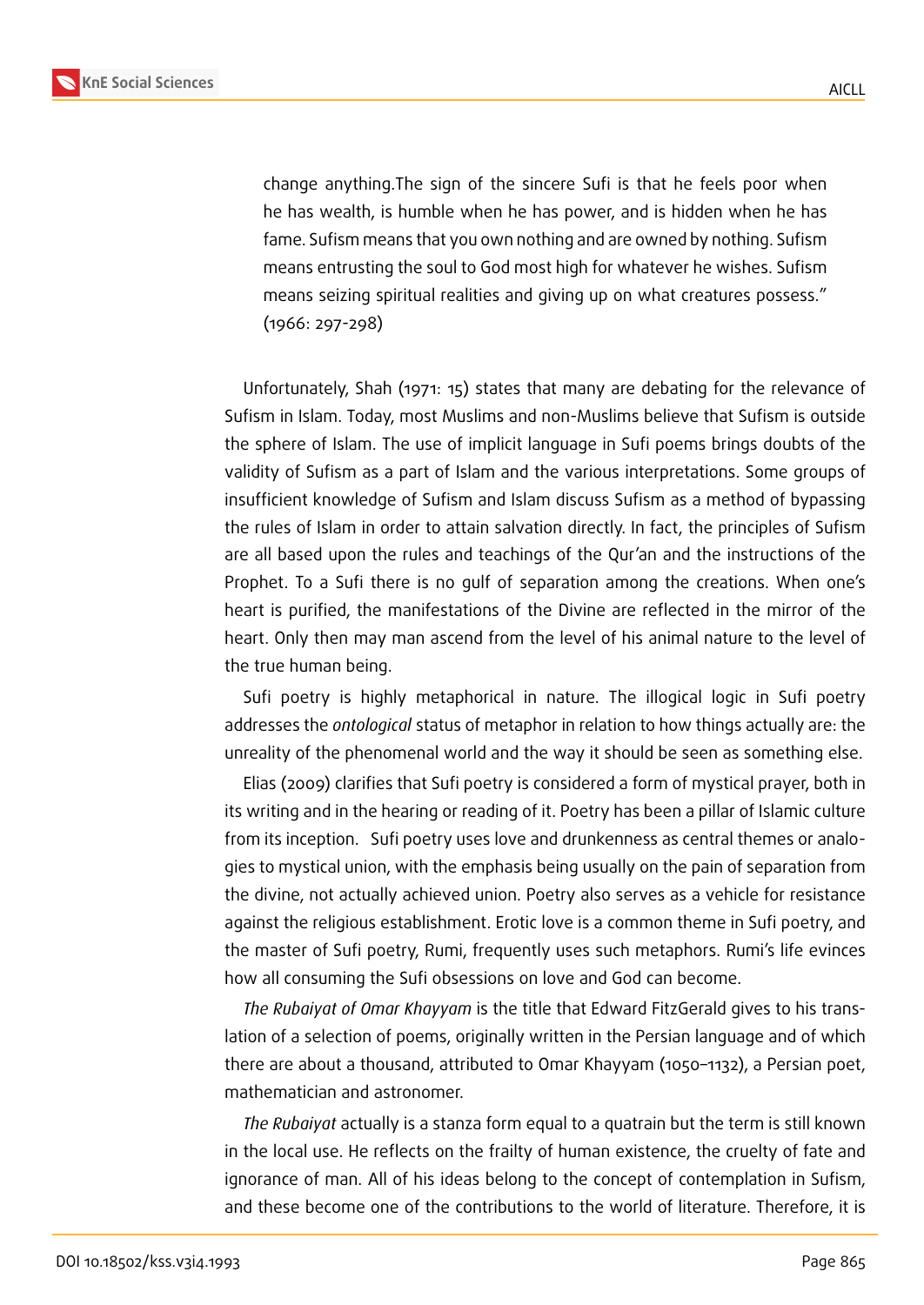

proper for Khayyam's *Rubaiyat* to be remembered by means of analysis. Finally, it is hoped that this analysis gives a gleam of *sufi* teaching.

### **2. Literature Review**

*Haal* (plural: *ahwal*) is a special-purpose, temporary state of consciousness, and generally as a product of spiritual practices, which is recognized in Sufism. A *haal (Ahwal)* is by nature transient and one should not attempt to prolong it. It results from psychological or spiritual influences which affect the man during his progress towards God.

According to several *sufis*, there are many kinds of spiritual states which are commonly expressed in *sufi* poetry. But, this study discusses the most important concepts which are related to the poem. The several *ahwal* which are considered related to the study are the ecstasy of Divinity (*wajd),* the taste of Divine love (*Dzawq)*, the extinction of his emotion *(Fana),* the consciousness of permanency of Divinity *(Baqa'),* the expression of deep love to God *('Isqh),* and the state of being intoxicated in Divinity (*Sukr')*. They arise like flashes on the horizon, blinding flashes of lightning which disappear immediately. However, these states are necessary for the liberating experience of Man.

Concerning the first sate or experience *wajd*, Qushayri writes, "*Wajd* is that which encounters your heart, entering it and coming over you, without will or effort on your part." Literally, the word *wajd* means finding, but for the Sufis it also means a moment of ecstasy in which one experiences an unveiling, and hence a finding of some aspect of God's reality. Then, he defines *dzawq* (tasting) along with *shurb* (drinking), and a less commonly used term *riyy* (being quenched). He states that these terms denote the fruits of theophany (*tajalli*), the results of unveilings (*kushufat*), and the appearances of inrushes (*waridat*) of the Sufi experience. The first of these is *tasting*, then, *drinking*, and then *being quenched*. One who is characterized by *dzawq* (tasting) tries to be intoxicated (*mutasakir*).

*Fana* thus conceived is an internal state which requires from the Sufi a sustained and permanent effort of concentration to break his fetters and take on the demands and calls of truth, by his acts, his moral virtues, his whole being. That implies perfect control of himself: in words, deeds and thoughts. It is at this price that he attains an interior spiritual state where he becomes the pure and clear mirror in which the lights of Truth are reflected in all their splendour. The highest stage of *fana* is reached when even the consciousness of having attained *fana* disappears. This is what the *Sufis* call the passing-away of passing-away (*fana al-fana*). The mystic is now wrapped in contemplation of the divine essence (Nicholson, 1979: 60).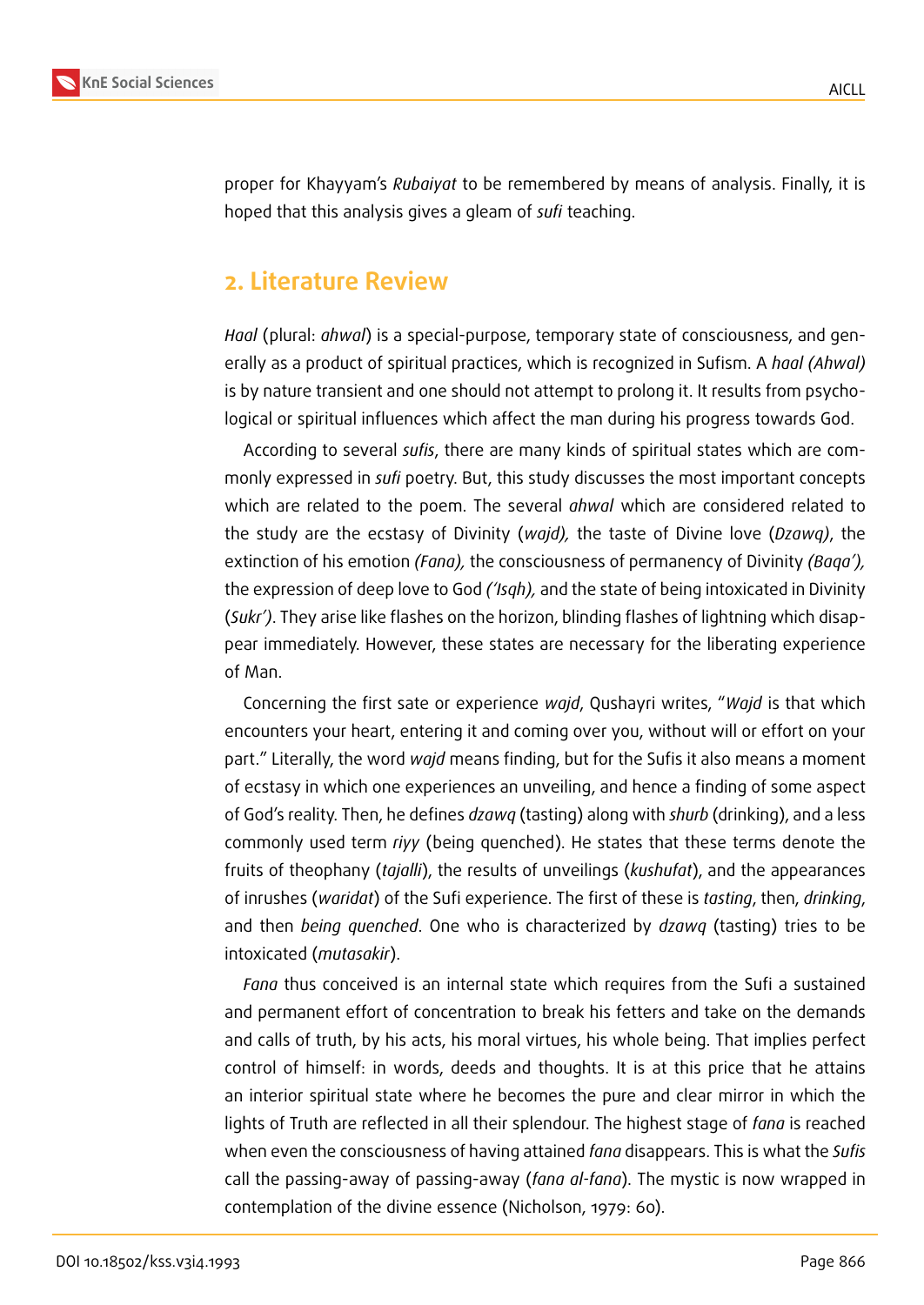

*Baqa,* with literal meaning of permanency, is a term in Sufi philosophy which describes a particular state of life with God, through God, in God, and for God. It is the summit of the mystical manazil, that is, the destination or the abode. While concerning *'Ishq*, Ghazali notes a *hadith* in which the Prophet speech of *intense love* (*'ishq*): The Messenger of God states, "Whoever feels intense love, is virtuous, keeps his love hidden, and then dies, he will indeed die as a martyr." An intoxicated Sufi is one that expresses their feelings openly without disregarding the social consequences in doing so.

The various spiritual states (*Ahwal)* can be reached by any *Sufi* by means of prayer, fasting, meditation, and the *haal* or 'mystical state', which may be vouchsafed to the Sufi by the Grace of God but is not attainable by the mystic's own efforts. A Sufi may be blessed by an experience which reveals to his soul the reality of the whole universe, from the lowest layer of earth to the highest heaven. This experience is called *mi'raj* or the ascension. In this, a Sufi is generally accompanied by the spirit of his *shaikh*, and comes in contact with the spirits of other *shaikhs* and prophets. Various stations are also revealed to him with different colours and lights.

According to Al-Qushayri (1966: 304), there are many ways to express their spiritual states (*Ahwal*). These spiritual experiences may be present in their literary works, especially poetry. Among these *Ahwal,* the following states as proposed by Qushayri are more important and more related to this study. It is found that Omar Khayyam also expresses his spiritual experiences through his *Rubaiyat*. The six forms of spiritual states are analyzed in the Rubaiyat of Omar Khayam translated by Edward Fits Gerald in 1859. By knowing that the six states below are found in the poem, a conclusion as well as an answer could be obtained to prove that Omar Khayyam is a *sufi* poet and distinctive elements of Sufism are found in the poem.

#### **3. Research Method**

The data in this study are analyzed with qualitative descriptive approach in which non– numerical description or verbal response is used to give the generalization of the data. This means that the data are in the form of description (Herbert, 1990: 70). The data of this study involve the description of the concept of the spiritual states (*Ahwal).* The theories were collected from various sources and the concepts of *Ahwal* in which the allegorical language is implied are based on Qushayri's theory (1966).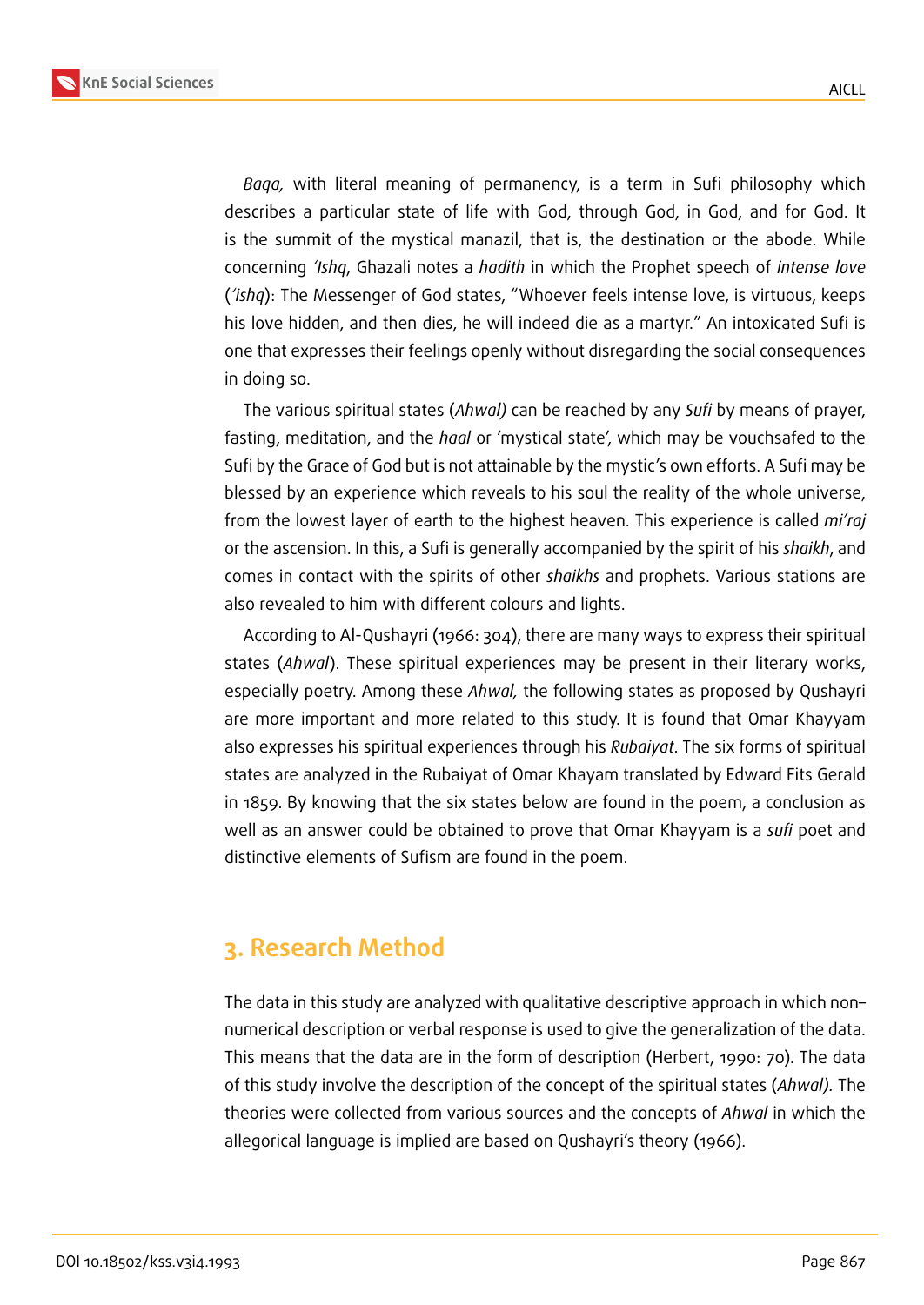

#### **4. Discussion**

*The Rubaiyat of Omar Khayyam* reveals the poet's spiritual experiences or states. His experiences are expressed by means of philosophical expression. The several *Ahwal* which are replected in *the Rbaiyat of Omar Khayyam* are the ecstasy of Divinity (*wajd),* the taste of Divine love (*Dzawq)*, the extinction of his emotion *(Fana),* the consciousness of permanency of Divinity *(Baqa'),* the expression of deep love to God *('Isqh),* and the state of being intoxicated in Divinity (*Sukr')*.

#### **4.1. The ecstasy of Divinity (wajd)**

Ecstasy (**wajd)** is that which encounters your heart, entering it and coming over you, without will or effort on your part. Literally, it means *finding*, but, for the Sufis, it also means a moment of ecstasy in which one experiences an unveiling, and a finding of some aspects of God's reality. The following stanza of *the Rubaiyat of Omar Khayyam* shows how the poet tries to find the existence of Divinity and he is in the moment of ecstasy.

*You know, my Friends, how long since in my House For a new Marriage I did make Carouse: Divorced old barren Reason from my Bed, And took the Daughter of the Vine to Spouse. (40)*

Here, Khayyam is also in the state of ecstasy.

*And lately, by the Tavern Door agape, Came stealing through the Dusk an Angel Shape, Bearing a vessel on his Shoulder; and He bid me taste of it; and 'twas-the Grape! (42)*

This stanza can easily be misunderstood as praise of drunkenness and lethargy. The *wine* or *Grape* he refers to is the celestial drink of mystics that makes one merry with the bliss of ecstatic union (*Wajd)*. It is better to be lost in holy bliss than to waste the limited time on earth in debates and controversy, whether spiritual or political. The intellect alone cannot perceive its own origin or its aim, or even truly grasp knowledge. It is only through divine union, the drinking of *the fruitful Grape*, that reality is clearly perceived and understood. Every effort, without organizing clarity and joy, ultimately leads to disappointment, *bitter fruit*.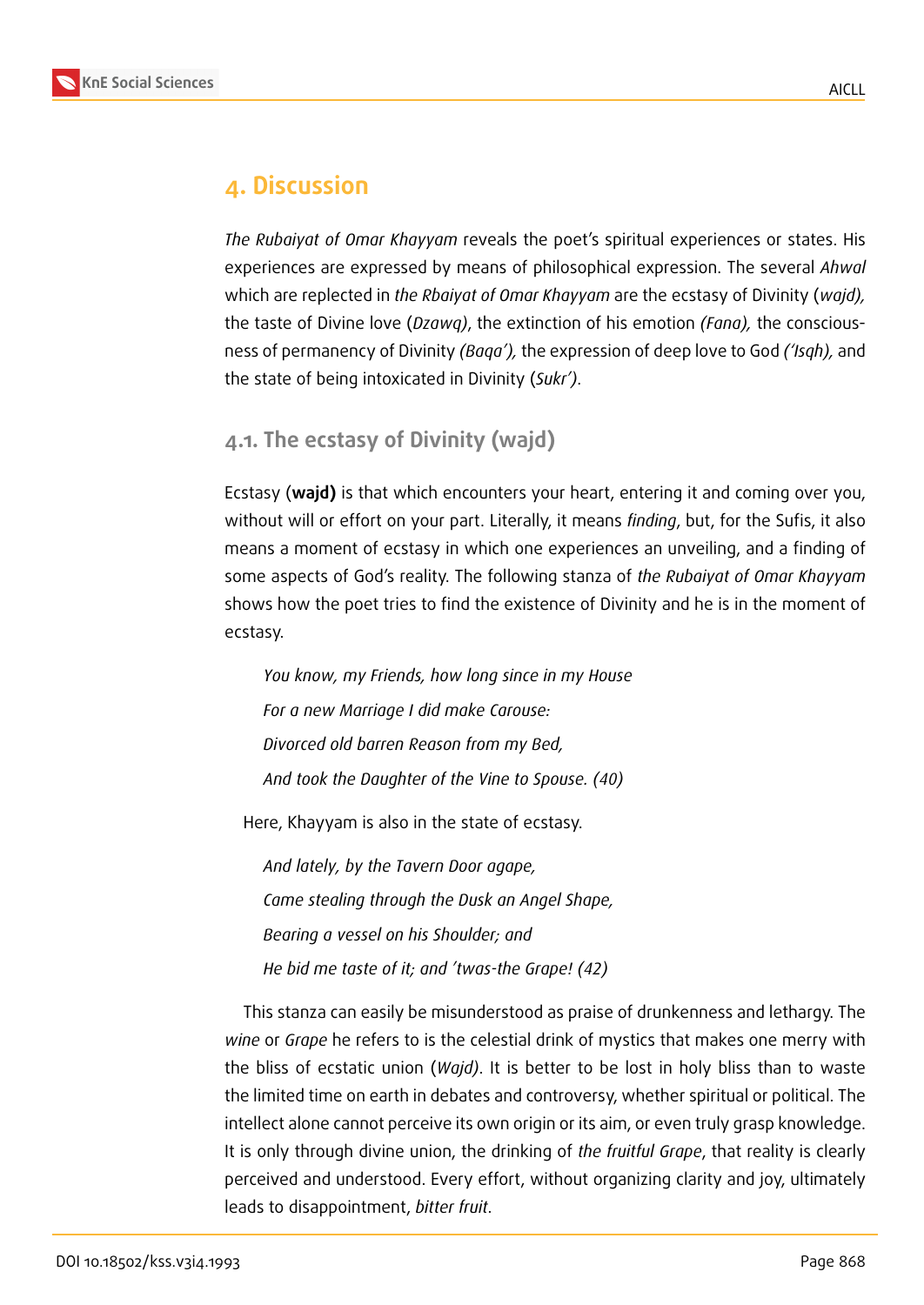

*And much as Wine has play'd the Infidel, And robb'd me of my Robe of Honour-well, I often wonder what the Vintners buy One half so precious as the Goods they sell. (71)*

The stanza 71<sup>st</sup> above represents the poet's feeling of the God's blessing. This state is like finding the reality of Divinity in the moment of ecstasy.

#### **4.2. The taste of divine love (Dzawq)**

As it is stated in the theoritical background, this term denotes the fruits of theophany (**tajalli**), the results of unveilings (**kushufat**), and the appearances of inrushes (**waridat**) of the Sufi experience. The first of these is tasting, drinking, and then being quenched. One who is characterized by **dhawq** (tasting) tries to be intoxicated (**mutasakir**). One who is characterized by **shurb** (drinking) is intoxicated (**sakran**). And one who is characterized by **riyy** (being quenched) is sober (**sah**).

Such spiritual taste is also expressed through the following stanza. The poet experiences tasting, drinking, and then being quenched. He tries to draws his spiritual journey as if he tastes the blessing of perfume.

*That ev'n my buried Ashes such a Snare Of Perfume shall fling up into the Air, As not a True Believer passing by But shall be overtaken unaware. (68)*

In addition to a nectar-like sweetness, many Sufis experience a scent that can be rapturously overwhelming or tantalizingly subtle. The aroma is the intoxicating scent called the Celestial Drink, variously called wine, amrita, rasa, dew, honey. But this blissful scent can also be understood as the perfume worn by the Beloved that awakens sacred ardor upon the spiritual journey. And, of course, perfume is scented oil, oil being the substance used to anoint and initiate.

To suggest the almost erotic sense of divine union, sometimes the earthier scent of musk is described. Musk is the aphrodisiac oil of the musk deer. Deer, being creatures of profound silence and shyness, are themselves symbols of the elusive Beloved.

The scent of flowers is often evoked, as well. Blossoms and flowers are natural symbols of enlightenment, the unfolding of awareness and the opening of the heart. Flowers have a direct connection to the Celestial Drink, for their sweet perfume emanates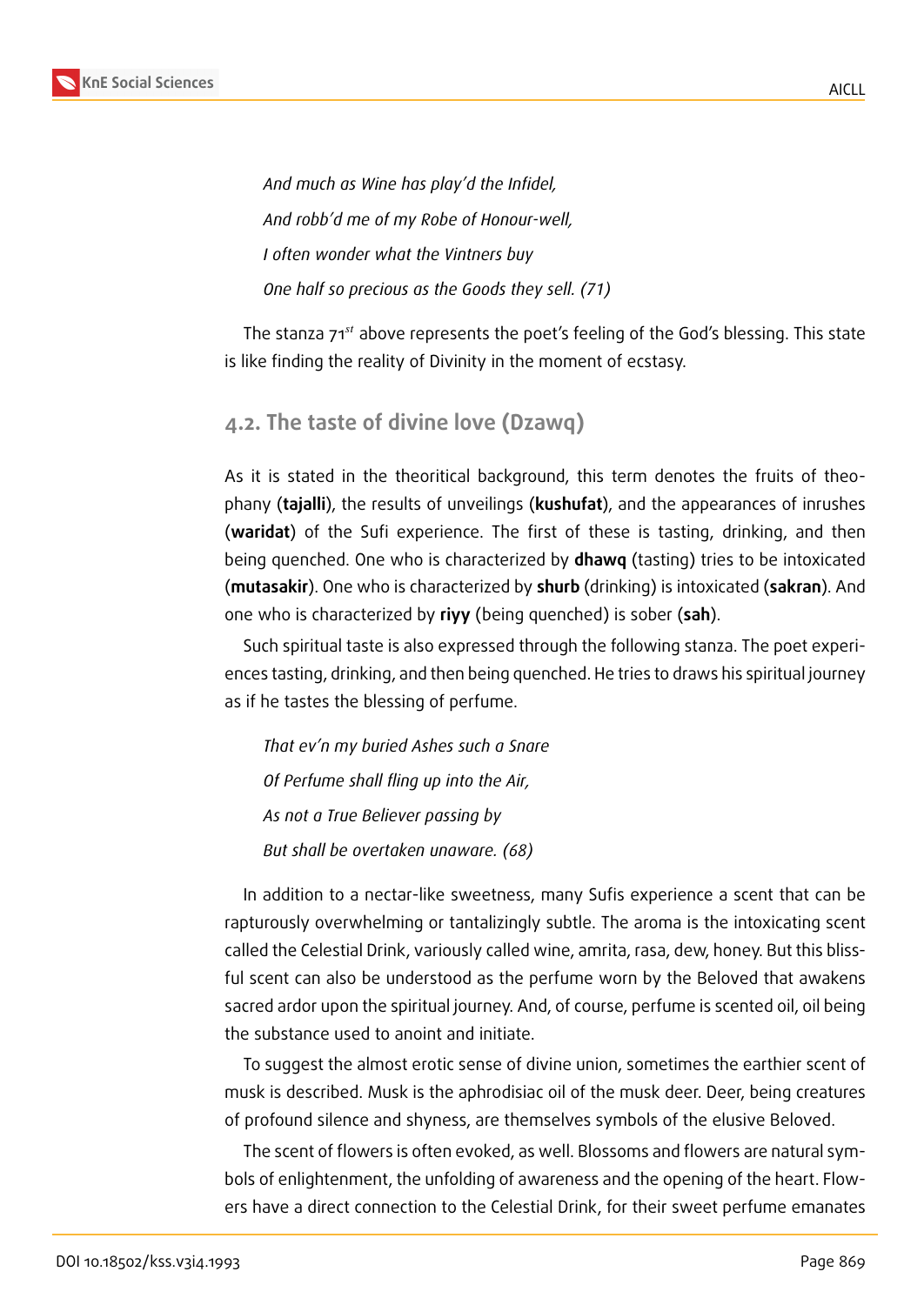

from the sweet nectar they hold. And, of course, the flower precedes the fruit, whose juice ultimately yields wine.

The stanza below also shows the poet's deep taste of Divinity (*Dzawq).* He feels such feeling when he is contemplating the existence of God. Thus, he expresses his deep taste with the word 'Fire'. As this fire moves through the body, it also moves through the awareness, consuming all thoughts. This fire burns away even the thought of the poet −only the sense of this living flame remains.

*Come, fill the Cup, and in the Fire of Spring The Winter Garment of Repentance fling: The Bird of Time has but a little way To fly–and Lo! the Bird is on the Wing. (7)*

Such a wonderful fire that mystics often describe is as a flame of love. It symbolizes the deep taste of Divine love.

#### **4.3. The extinction of emotion (Fana)**

In considering the thought of the Sufi philosophers concerning the nonexistence of the self, it is important to note that the state of nonexistence cannot be described in absolute negative terms. Nonexistence of the self is not *Nothingness*. For nothingness is a total annihilation of existence. For example, one cannot state that the nonexistence of the self is like the nonexistence of a king or a river of honey on the moon. The nonexistence of the self is also positive, because the self is a ray of the Light which is the other, and a kind of being in its own temporal and spatial matrix.

The question that arises here is how the dichotomy of the self and the other is deconstructed. It is the self that annihilates the other, or does the other annihilate the self? The answer to this question is ambiguous in Sufism. Some Sufi utterances illustrate the self annihilating the other, while others argue the opposite. The difference, however, in expressing this unity between the self and the other is not clear. One may not be able to understand clearly whether the self is integrated into the other or whether the other becomes the self. Omar Khayyam expresses the reunion by saying:

There was a Door to which I found no Key:

There was a Veil past which I could not see:

Some little Talk awhile of ME and THEE

There seemed–and then no more of THEE and ME (32)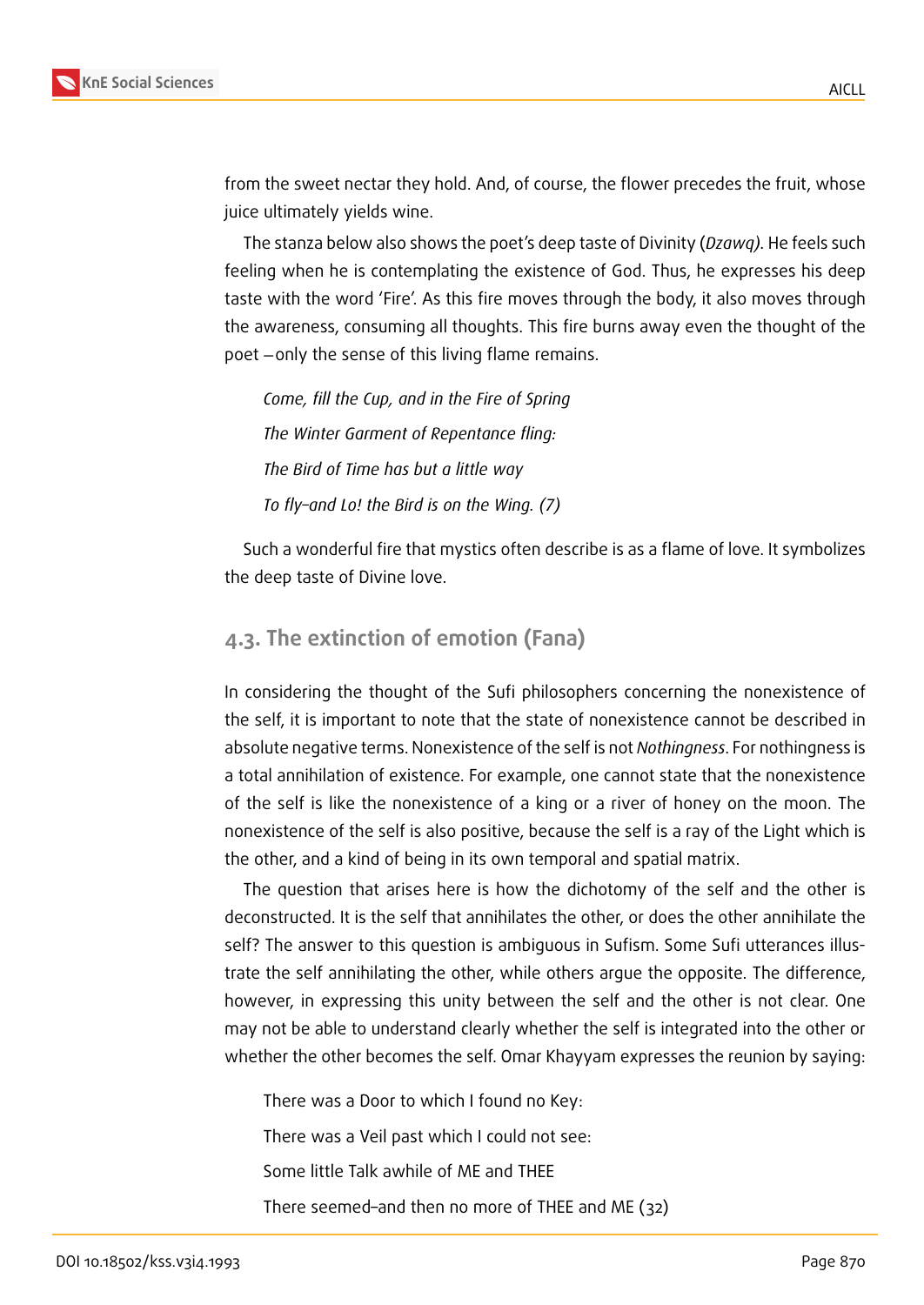**KnE Social Sciences**



The door that has no key and the veil through which one cannot see is the final barrier that separates a person from the Divine Beloved. That barrier is dualism itself. At first there is the dualistic perception of *Me and Thee*, of the separate identities of the lover and Beloved, and then suddenly that final barrier falls away. The barrier is passed, not through some action or *key*, but through the instantaneous recognition that the barrier does not, in truth, exist at all. One is stunned to discover that there is no separation (only the ego identity's charade of a separation), and then no more of *Thee* and *Me*, but only Divine Presence.

*Sufi* thinks, however, ultimately does not satisfy the quest of our philosophical inquiry into the nature of this deconstruction. We still do not understand whether the self is integrated into the other or the other becomes the self. In dealing with this problem, a statement is to be made that the other is the ontological foundation and condition for the existence of the selfness; it is the ground and not the grounded that should remain. It is therefore possible to conclude that the self, as the grounded, is not in a position ontologically to annihilate its ground. In order to shun duality, the self must annihilate its own state of nonexistence and become real by re-uniting with the other.

This experience of self-annihilation has been communicated through many metaphors and symbols in Sufi literature, and all of them initiate insight into the deconstruction of the dualism of the self and the other. For a *Sufi*, beyond the realization of the annihilation of the state of nonexistence, there is nothing except existence. There is nothing beyond this nothingness except survival and nothing in death but life. This annihilation implies eternal reunion, as well as existence in full positivity and glory. See also the following stanza.

And this delightful Herb whose tender Green

Fledges the River's Lip on which we lean-

Ah, lean upon it lightly! for who knows

From what once lovely Lip it springs unseen! (19)

The  $19<sup>th</sup>$  stanza implies the contemporary stay of the creatures. This also shows that humans are nothing (*Fana)*. The word *lean* means that there is the owner of one's life, that is God. It is a kind of the realization of Divinity.

As stated previously, the higher consciousness has many names, but they have not been understood or recognized. One name is *Nirvana* because of the extinction (*Baqa'*) of certain lower mental faculties, such as the sense of sin, fear of death, desire of wealth, etc. This subjugation of the old personality along with the birth of the new is, in fact, almost equivalent to the annihilation of the old and the creation of the new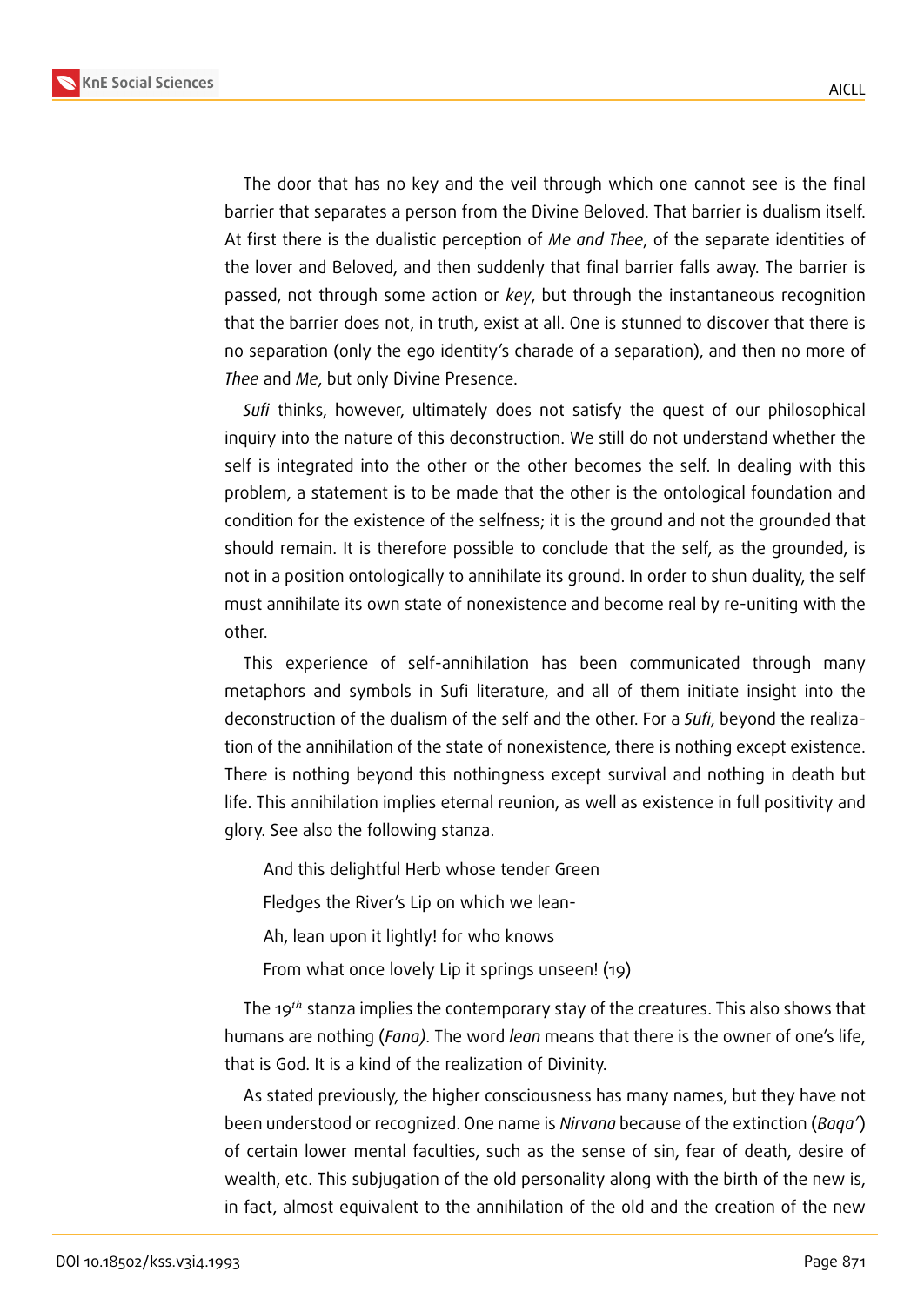

self. This has been described by the mystic poets in their works. Another example of such higher consciousness is from the following stanza.

Ah! my Beloved, fill the Cup that clears To-day of past Regrets and future Fears-To-morrow?-Why, To-morrow I may be Myself with Yesterday's Sev'n Thousand Years.(20)

#### **4.4. The consciousness of the permanency of divinity (Baqa')**

*Baqa* is the original state of God. At this state every being must arrive some day, consciously or unconsciously, before or after death. The beginning and end of all beings is the same, difference only existing during the journey.

There are three ways in man's journey towards God. The first is the way of ignorance, through which each must travel. It is like a person walking for miles in the sun while carrying a heavy load on his shoulder, who, when fatigued, throws away the load and falls asleep under the shade of a tree. Such is the condition of the average person, who spends his life blindly under the influence of his senses and gathers the load of his evil actions; the agonies of his earthly longings creating a hell through which he must pass to reach the destination of his journey. With regard to him the Quran says, 'He who is blind in life, shall also be blind in the hereafter.' The ignorance of human beings about the secret of life can be seen. The ignorance is expressed in the  $29<sup>th</sup>$  stanza of The Rubaiyat of Omar Khayyam.

Into this Universe, and Why not knowing

Nor Whence, like Water willy-nilly flowing;

And out of it, as Wind along the Waste,

I know not Whither, willy-nilly blowing (29)

The next way is that of devotion, which is for true lovers. Rumi says, 'Man may be the lover of man or the lover of God; after his perfection in either he is taken before the King of love.' Devotion is the heavenly wine, which intoxicates the devotee until his heart becomes purified from all infirmities and there remains the happy vision of the Beloved, which lasts to the end of the journey. 'Death is a bridge, which unites friend to friend' (*Sayings of Muhammad*).

The two stanzas below show the devotion which occurs to the poet of the Rubaiyat. The devotion in the Rubaiyat of Omar Khayyam is expressed by means of heavenly wine. The wine causes the intoxication and the Divine Love in the soul.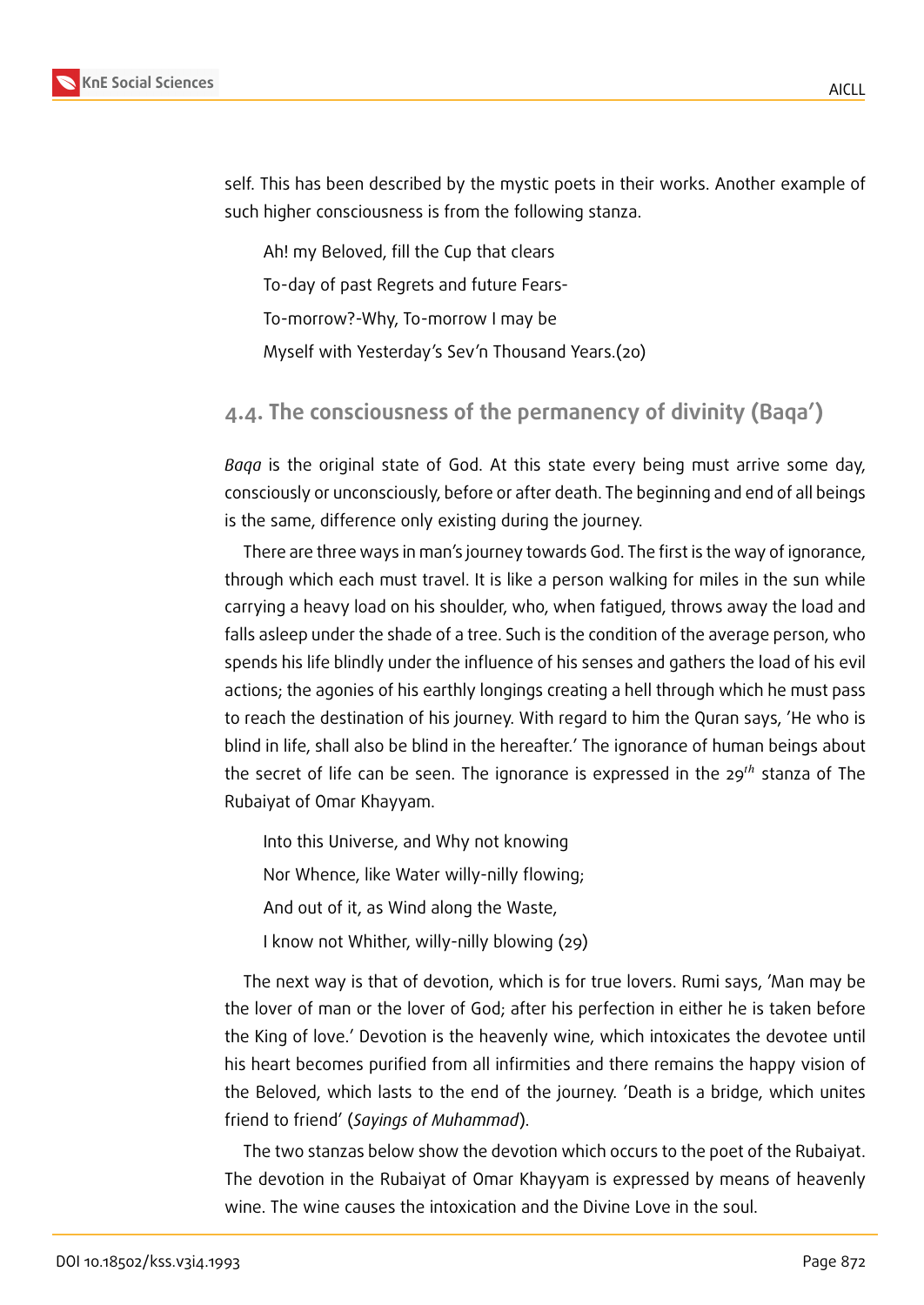

I think the Vessel, that with fugitive Articulation answer'd, once did live, And merry-make; and the cold Lip I kiss'd How many Kisses might it take-and give.(35)

The third is the way of wisdom, accomplished only by the few. The disciple disregards life's momentary comforts, unties himself from all earthly bondages and turns his eyes toward God, inspired with divine wisdom. He gains command over his body, his thoughts and feelings, and is thereby enabled to create his own heaven within himself, that he may rejoice until merged into the eternal goal. 'We have stripped the veil from *thine* eyes, and thy sight today is keen', says the Qur'an. All must journey along one of these three paths, but in the end they arrive at one and the same goal. As it is said in the Qur'an, 'It is He who multiplied you on the earth, and to Him you shall be gathered.' In the *Rubaiyat*, the poet expresses his wisdom through the following stanzas. The 23 stanza shows his preparation for problems in life (as symbolized '*Dust')* by learning the life; so, the solution to the problems can be gained. Then, the  $24<sup>th</sup>$  stanza describes the process of thinking what to do at the present and what to prepare for the future.

Ah, make the most of what we yet may spend, Before we too into the Dust Descend; Dust into Dust, and under Dust, to lie, Sans Wine, sans Song, sans Singer and-sans End!(23)

Alike for those who for TO-DAY prepare,

And those that after a TO-MORROW stare,

A Muezzin from the Tower of Darkness cries

"Fools! your Reward is neither Here nor There."(24)

#### **4.5. The expression of deep love to God ('Ishq)**

Love is that state of mind in which the consciousness of the lover is merged in that of the object of his love; it produces in the lover all the attributes of humanity, such as resignation, renunciation, humility, kindness, contentment, patience, virtue, calmness, gentleness, charity, faithfulness, bravery, by which the devotee becomes harmonized with the Absolute. As one of God's beloved, a path is opened for his heavenly journey: at the end he arrives at oneness with God, and his whole individuality is dissolved in the ocean of eternal bliss where even the conception of God and man disappears.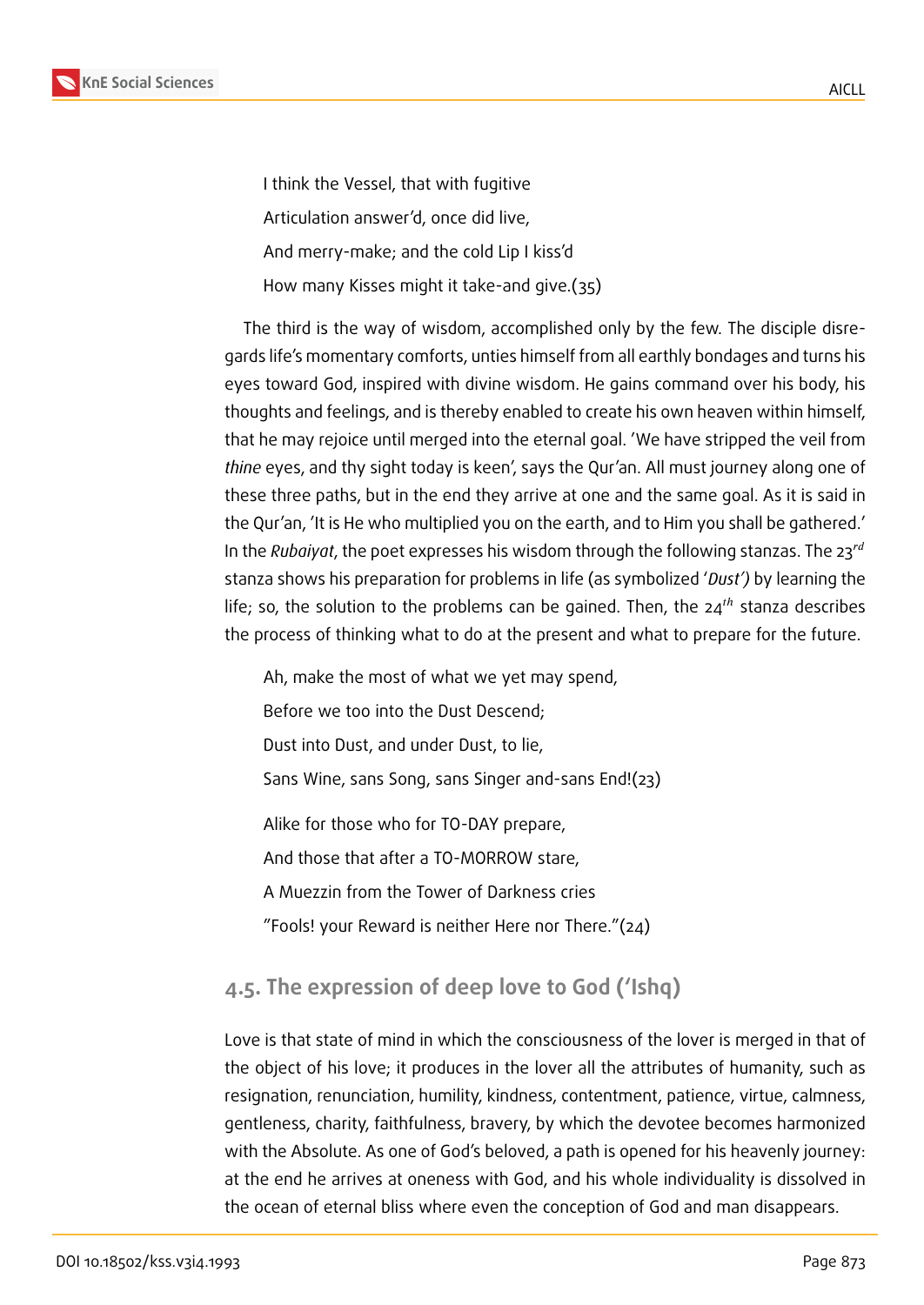

The concept of Love is also expressed in The Rubaiyat of Omar Khayyam. Several stanzas of the Rubaiyat imply the poet's deep love for God.

And David's Lips are lock't; but in divine High piping Pelevi, with "Wine! Wine! Wine! Red Wine!"–**the Nightingale cries to the Rose** That yellow Cheek of hers to'incarnadine. (6)

The relationship of the nightingale to the rose in the above stanza is important in Middle Eastern love poetry, and it becomes elevated to sacred levels of meaning in the poetry of the Sufis.

The rose, with its wine-like scent and deep red color, is sometimes thought of as a more tangible embodiment of wine. More broadly, it is a symbol of the Beloved, of God. The rose unfolds in a gentle circling that invites one to yield inward. It is a symbol of lovers and of union. The rose resonates strongly with the gently awakened heart.

The rose grows from a bush of thorns yet reveals a delicate inner beauty and shares an intimate, sweet wine-like fragrance, symbolic of how the soul emerges from the tribulations of worldly difficulty and, in so doing, recognizes her innate beauty.

The nightingale, like a lover, sings its heartbreaking songs in the cool of the evening, in love with the beauty of the rose. In sacred poetry, then, the rose is God and the nightingale is the spiritual seeker who calls out in the night, like the devout in midnight prayers or *dzikr.* "*the Nightingale cries to the Rose / That yellow Cheek of hers to incarnadine."* means that nightingale with her yellow cheek calls out to the "incarnadine" red of the rose. But a possible alternate reading is that the yellow cheek is transformed, somehow taking on the "incarnadine" (blood-red, life-filled) color of the rose. Read this way, the more passionately the lover yearns for the Beloved, aches for the Beloved, calls out to the Beloved, the more the lover takes on the nature of the Beloved. In divine communion, one does not merely touch the eternality; one discovers it emerging from within. Another stanza is as follows:

And lately, by the Tavern Door agape,

Came stealing through the Dusk an Angel Shape,

Bearing a Vessel on his Shoulder; and

He bid me taste of it; and 'twas-the Grape!(42)

Like other Arabic poetic literature that follows, Khayyam's is permeated with the metaphor of Divine love.

In one of the most well-known verses, he expresses just this insight: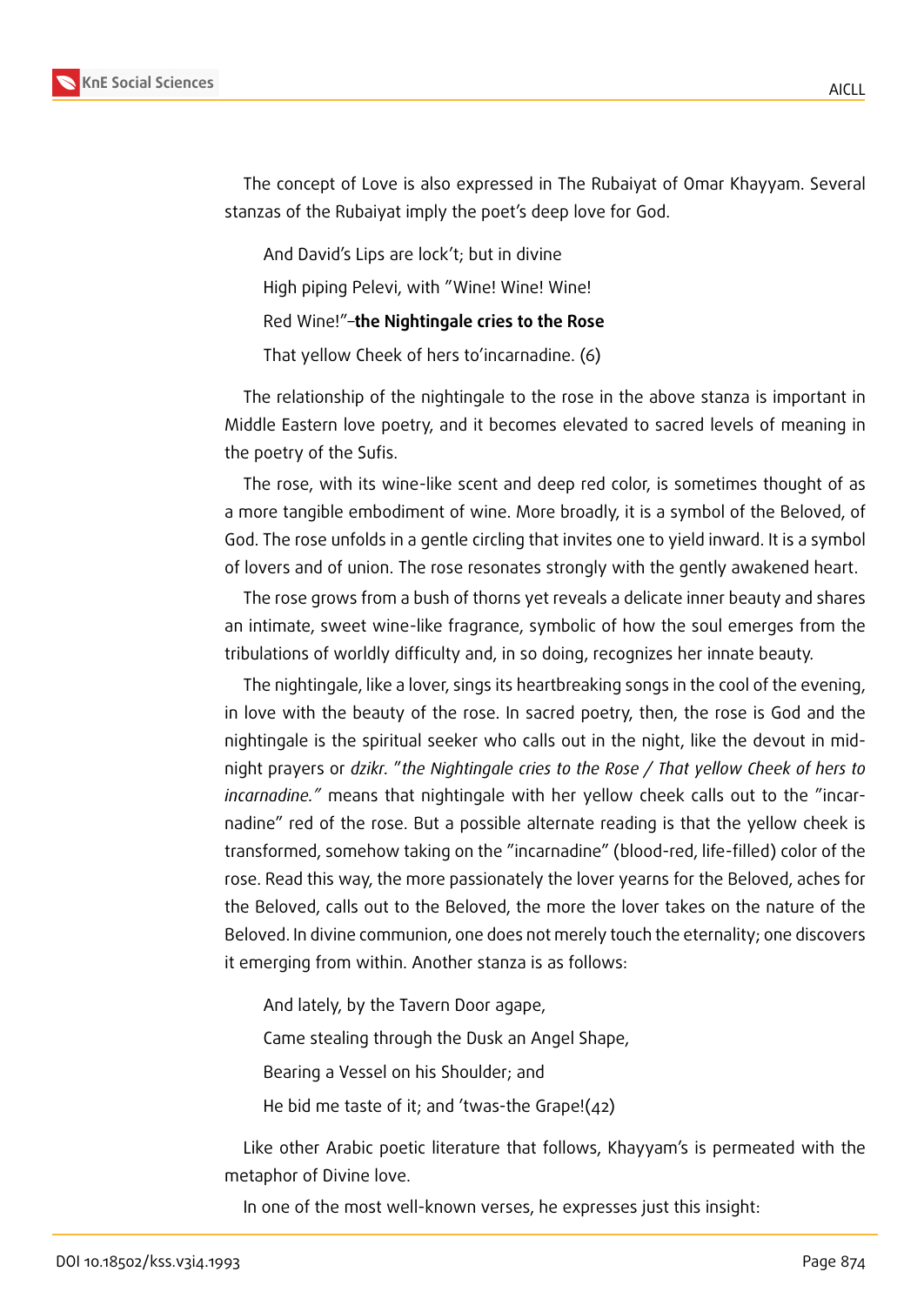

Here with a Loaf of Bread beneath the Bough, A Flask of Wine, a book of Verse−and Thou Beside me singing in the Wilderness− And Wilderness is Paradise enow. (11)

The above stanza expresses that human beings should build the world with love. The love is only for God. The love can be realized by doing correction of moral continuously as God wants. This Divine love should be applied by all humans as it is expressed from the line, "*Bearing a vessel on his Shoulder; and".*

The following stanza also shows that the Divine love is the blood of Omar's heart. Implicitly, Divinity is the spirit of life.

I think the Vessel, that with fugitive

Articulation answer'd, once did live,

And merry-make; and the cold Lip I kiss'd

How many Kisses might it take–and give (35)

#### **4.6. The intoxication in divinity (Sukr')**

The Sufi metaphor of intoxication as a spiritual state is partly figurative but partly literal. Intoxication is a metaphor for madness, and madness is a metaphor for the spirit's condition, or transformation, or unfolding into reality, in the presence of the Divine. But amazingly, where poetry and music are involved, intoxication is not only a poetic figure, but is also a literal condition of the body as well as the mind. Poetry's music and imagery affect the body and the mind – the exterior and interior – alike, as if they were the same thing.

An intoxicated Sufi is one that expresses their feelings openly without disregarding the social consequences. This is also impressed by Omar Khayyam in the Rubaiyat by means of wine-consuming. *Wine* is a spiritual metaphor, representing the celestial drink - ambrosia, amrita. This is the ecstatic wine of the mystic; the dew gathered by alchemists that turns lead to gold.

And David's Lips are lock't; but in divine High piping Pelevi, with "Wine! Wine! Wine! Red Wine!"–the Nightingale cries to the Rose That yellow Cheek of hers to'incarnadine. (6)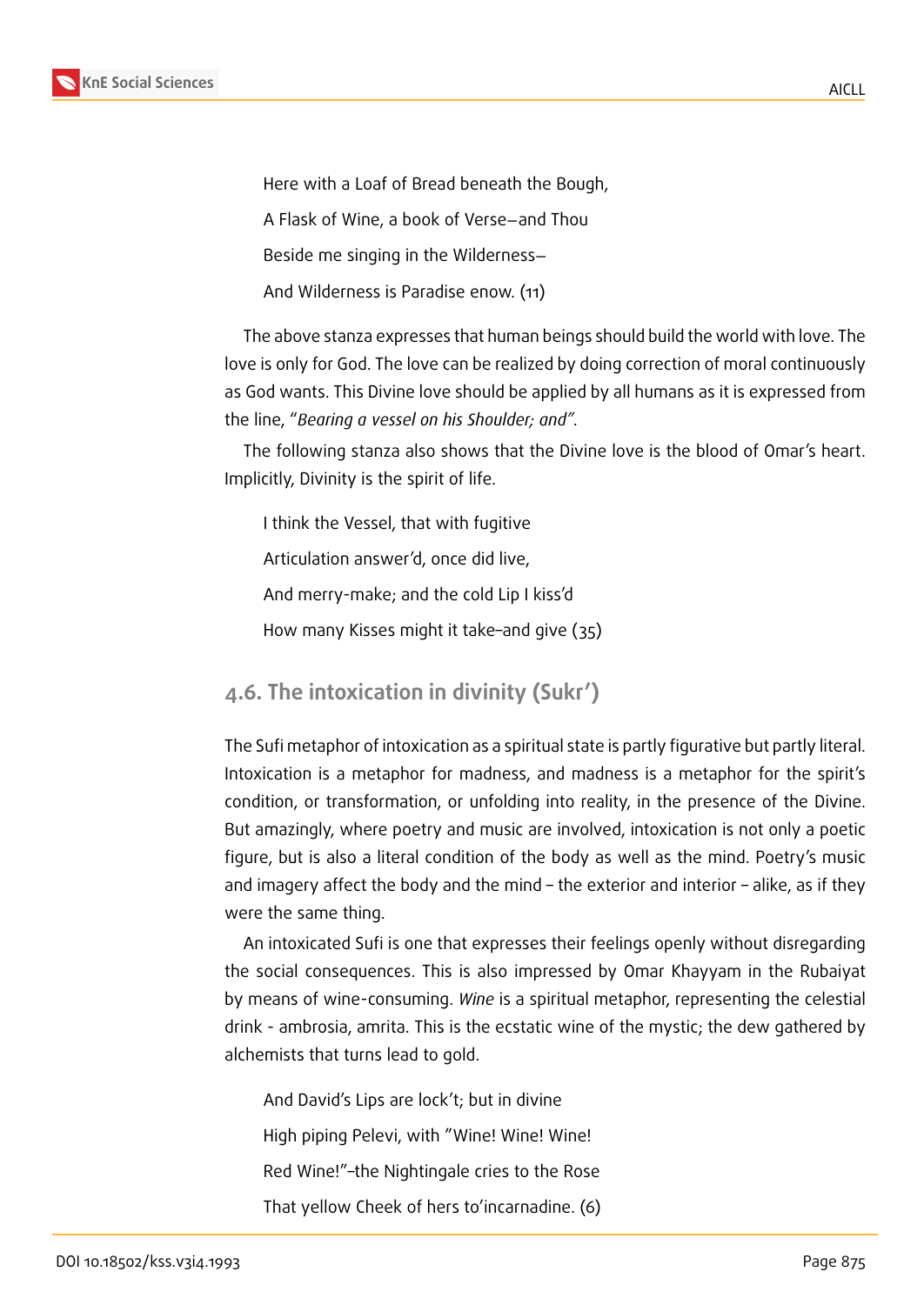

Metaphorically, this stanza means that the poet lives his life with the intoxication of Love for God. He feels his divine love as if he is still consuming wine. He realizes the presence of the Divinity. His Divine realization makes him mad or drunk. The madness and drunkenness are his spiritual experience in the Rubaiyat, that is *Sukr' (intoxication).*

The 43<sup>rd</sup> stanza of the Rubaiyat also uses the word *grape* as a symbol of drunkenness. The stanza means that drunkenness or intoxication (*Sukr' in Sufism)* can drive away pain in life. Implicitly, it means that realization of Divinity can makes us more tough or *tawwaqal* as one of sufi teachings.

The Grape that can with Logic absolute The Two-and-Seventy jarring Sects confute: The sovereign Alchemist that in a trice Life's leaden metal into Gold transmute; (43)

Thus, sacred poetry traditions from all over the world compare ecstatic union with drunkenness. This is not some clever game of words. The wine described is real. Though subtle, a flowing substance is experienced as tangible upon the palette, with a taste of ethereal sweetness that can be compared with wine or honey. There is a sensation of drinking and a warming of the heart. The attention blissfully turns inward, the eyelids grow pleasantly heavy and the gaze may become unfocused. A giddy smile naturally blooms for no apparent reason. When the ecstasy comes on strongly, the body can tremble; sometimes the consciousness even leaves the body.

The following stanza is also showing Omar's *sukr'(intoxication).*

And much as **Wine** has play'd the Infidel, And robb'd me of my Robe of Honour-well, I often wonder what the Vintners buy One half so precious as the Goods they sell. (71)

Wine, as mentioned elsewhere, is a metaphor for the heavenly drink of bliss. Here Omar Khayyam is speaking of the Infidel wine with an ironic double meaning. It is the forbidden earthly drink in the Islamic world, the drink tasted only by "Infidels". On the other hand, wine is the promised drink of paradise. In the very foundations of Islam, wine has had a dual nature; from the profane to the most sacred –and Sufi poetry loves to play with this paradox.